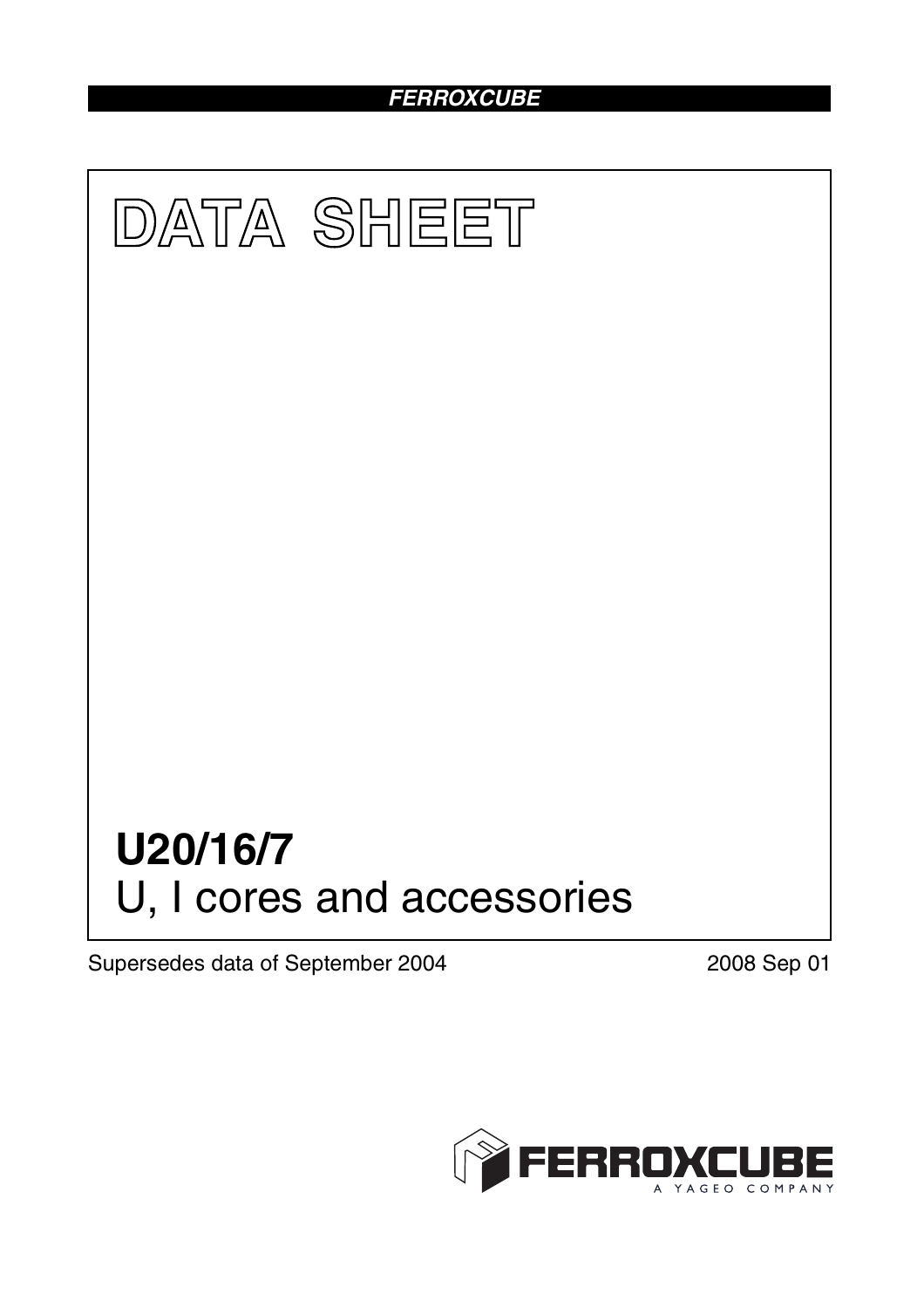# U, I cores and accessories U20/16/7

#### **CORE SETS**

#### **Effective core parameters**

| <b>SYMBOL</b>             | <b>PARAMETER</b>  | <b>VALUE</b> | <b>UNIT</b>     |
|---------------------------|-------------------|--------------|-----------------|
| $\Sigma(I/A)$             | core factor (C1)  | 1.21         | $mm-1$          |
| $\mathsf{V}_{\mathsf{e}}$ | effective volume  | 3800         | mm <sup>3</sup> |
| $\mathsf{I}_{\mathsf{e}}$ | effective length  | 68           | mm              |
| A <sub>e</sub>            | effective area    | 56           | mm <sup>2</sup> |
|                           | mass of core half | $\approx 9$  | g               |



#### **Core halves**

AL measured on a combination of 2 U cores.

| <b>GRADE</b> | $A_{L}$<br>(nH) | μe             | <b>TYPE NUMBER</b> |
|--------------|-----------------|----------------|--------------------|
| 3C90         | 1900 ±25%       | $\approx$ 1950 | U20/16/7-3C90      |
| 3C94         | 1900 ±25%       | $\approx$ 1950 | U20/16/7-3C94      |
| 3C11         | $3100 + 25%$    | $\approx 3000$ | U20/16/7-3C11      |
| 3E27         | $4800 + 25%$    | $\approx 4600$ | U20/16/7-3E27      |

#### **Properties of core sets under power conditions**

|              | B (mT) at                                     |                                                | CORE LOSS (W) at                                |                                                 |
|--------------|-----------------------------------------------|------------------------------------------------|-------------------------------------------------|-------------------------------------------------|
| <b>GRADE</b> | $H = 250$ A/m;<br>f = 25 kHz;<br>$T = 100 °C$ | $f = 25$ kHz:<br>$B = 200$ mT;<br>$T = 100 °C$ | $f = 100$ kHz;<br>$B = 100$ mT;<br>$T = 100 °C$ | $f = 100$ kHz;<br>$B = 200$ mT;<br>$T = 100 °C$ |
| 3C90         | $\geq$ 320                                    | $\leq 0.46$                                    | $\leq 0.48$                                     |                                                 |
| 3C94         | ≥320                                          |                                                | $\leq 0.36$                                     | $\leq$ 2.3                                      |